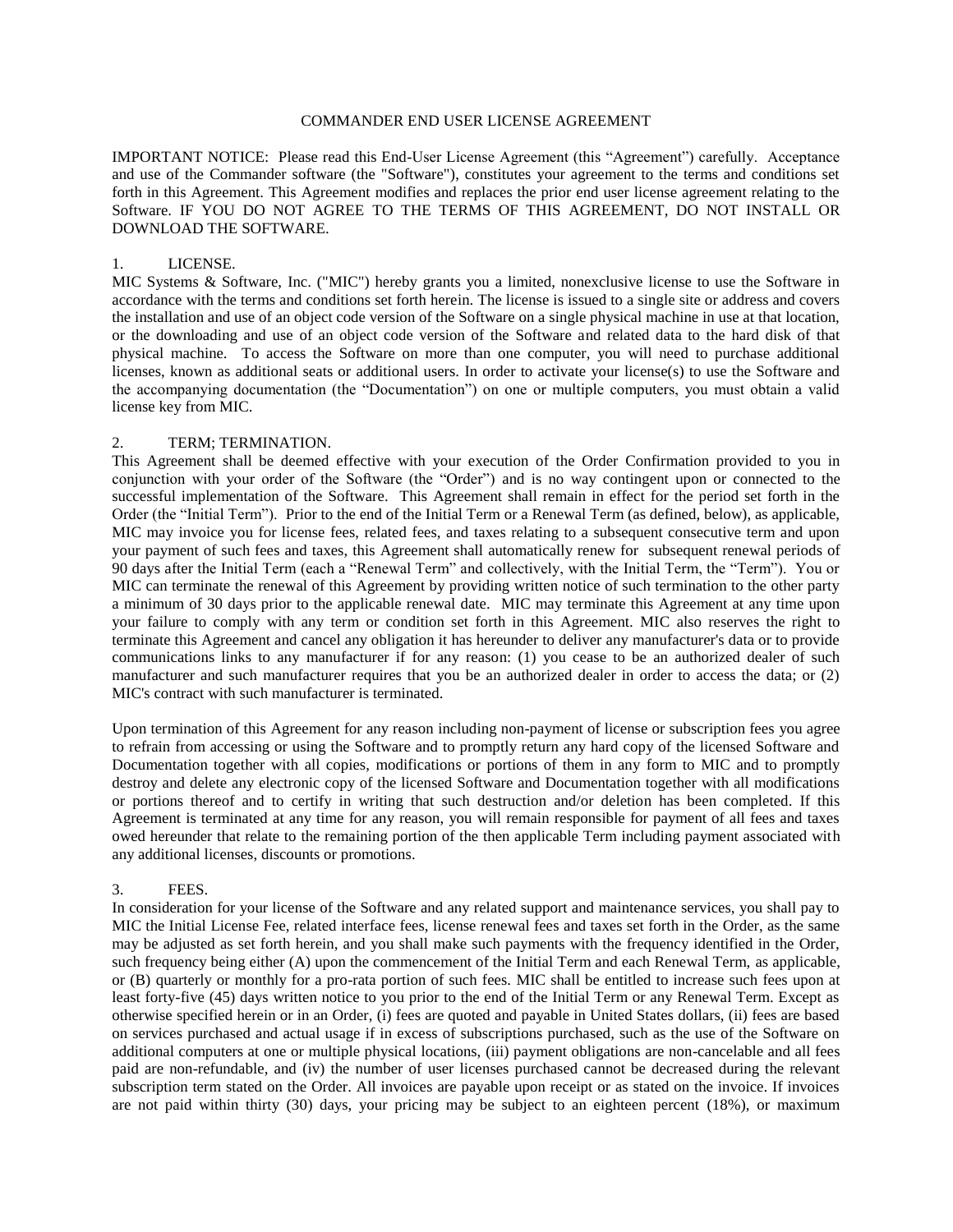allowable increase, and you may be responsible for any previously applied discounts and/or promotions. If you fail to pay any fees, including payment associated with any additional licenses, discounts or promotions in a timely manner, MIC may (reserving all other legal remedies and rights) terminate this Agreement without further notice. Interest shall accrue on past due unpaid amounts at the lesser of ten percent (10%) per annum and the highest rate allowed by applicable law and you shall be responsible for any reasonable collection costs incurred by MIC in relation to such past due unpaid amounts. Notwithstanding the foregoing, if you have chosen or if you hereafter choose to provide to MIC your credit card information for billing purposes, MIC will charge said card at the applicable payment frequency and provide you with statements summarizing the information otherwise to be listed on an invoice pursuant to this Section 3. Such credit card information must remain current and MIC must be given thirty (30) days advance notice of any changes thereto.

## 4. USE OF SOFTWARE AND DATA.

You agree to use the Software, the Documentation and all related data, including, without limitation, the manufacturer's data ("Data"), in accordance with applicable law, including data privacy laws and communications regulations and tariffs, and standard conditions of use established by MIC from time to time. You will not use the Software to export or re-export Data in violation of U.S. export control laws and regulations or of other applicable laws and regulations. You will not use the Software to establish independent files or compendiums of the Data or use the Data in any manner other than in connection with the Software. MIC reserves the right to immediately terminate access to the Software or take any other action it reasonably believes necessary to comply with applicable laws or regulations or to enforce the terms of this Agreement. You agree that all ownership rights in the Software, the Documentation and all updates and improvements thereto (and all intellectual property rights therein) belong solely and exclusively to MIC.

You hereby agree to indemnify and hold harmless MIC for any costs, liabilities or damages (including, without limitation, reasonable attorneys fees) arising from your violation of this Section 4.

#### 5. SUPPORT.

MIC shall: (i) provide to you basic support for the Software at no additional charge, and/or upgraded support if purchased; and (ii) provide the Software only in accordance with applicable laws and government regulations. Basic support is defined as content updates, general questions and answers, and troubleshooting issues. Basic support specifically excludes development projects requiring the use of additional creative and technical resources. Such work will be quoted and charged on a per project basis. Support can be contacted during business hours as listed on MIC's website. Support issues after regular business hours will be handled on an emergency basis; non-emergency issues will be addressed on the next business day.

## 6. RESTRICTIONS.

You hereby acknowledge that: (a) the Software, the Documentation, the Data and your rights and obligations under this Agreement may not be sublicensed, assigned or transferred, in whole or in part, to any third party; (b) you may not sell, distribute, rent or lease the Software, Documentation or Data in whole or in part to any third party; and (c) you will not make the Software or Documentation available in whole or in part in any networked or time-sharing environment, including, without limitation, the world wide web, or transfer the Software, Documentation or Data in whole or in part to any computer other than the personal computer on which the Software is installed or resident unless you have paid a multi-user or other network license fee. As the Software, Documentation and Data are proprietary copyrighted and/or trade secret works of MIC, its suppliers and/or its licensors, you further agree that you will not reverse engineer, decompile, disassemble, or decrypt the Software, or otherwise seek to derive a source code version of the Software, or otherwise prepare or facilitate any derivative work of or from the Software, Documentation or Data or any portion thereof, except as provided herein.

## 7. BACKUP COPY AND REPLACEMENT SOFTWARE.

In addition to installation of the Software in accordance with the terms and conditions set forth above, you shall be permitted to make a single backup copy of the Software provided that you reproduce the copyright notice found on the Software. Use of such backup copy shall be limited to replacement of the Software on the computer on which the Software previously resided or for installing the Software on a computer replacing the one on which the Software previously resided. You may request replacement Software at any time. If such request takes place after the first thirty (30) days of the Initial Term, you will be responsible for all then applicable shipping and handling fees.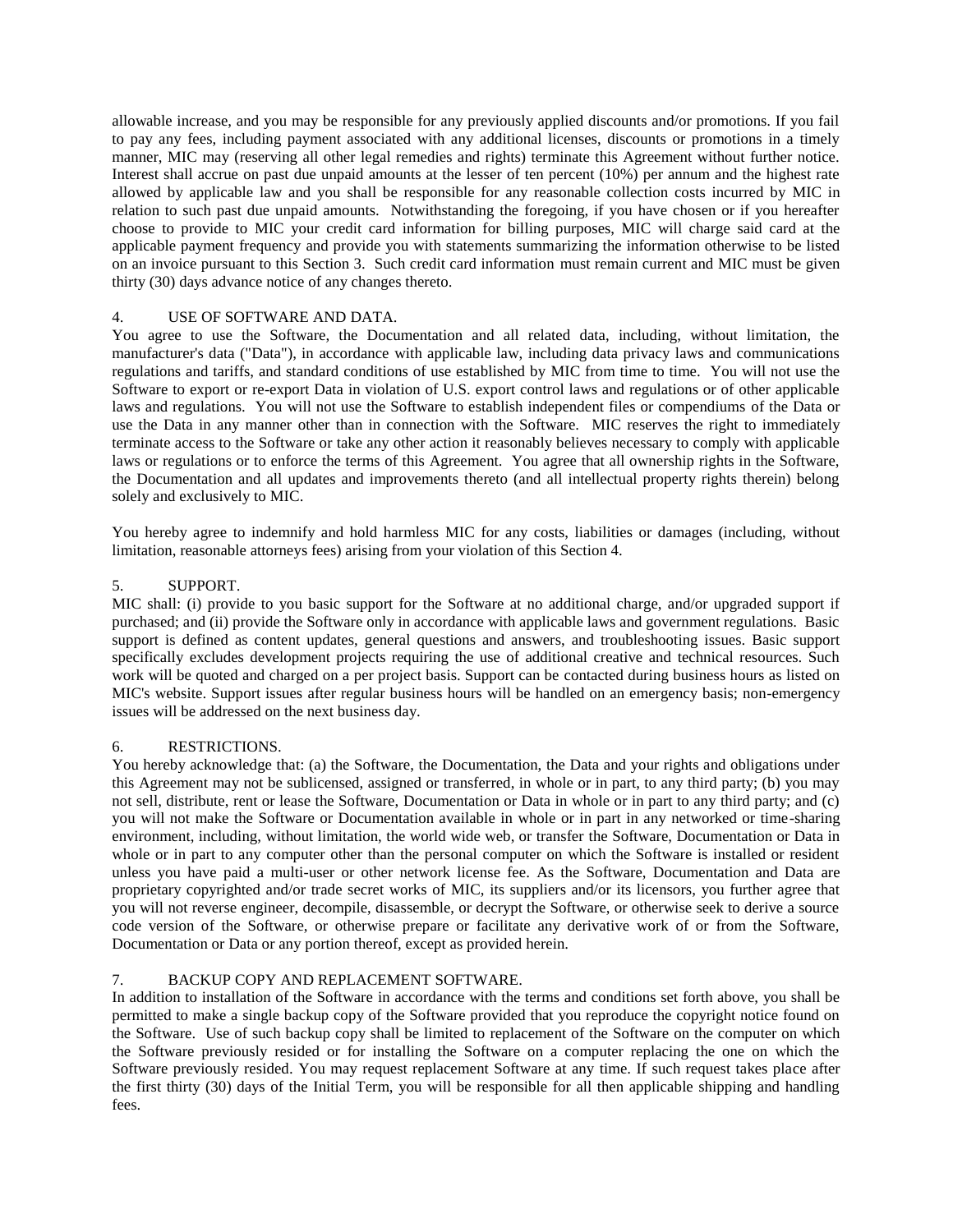#### 8. OWNERSHIP OF SOFTWARE AND DATA.

The Software, Data, and Documentation are proprietary works of MIC, its suppliers and/or its licensors. You hereby acknowledge that the Software, Data and Documentation are copyrighted works owned by MIC, its suppliers and/or its licensors and that you have no rights in the foregoing except as expressly granted herein. You also acknowledge that the Software, Data and Documentation contain trade secrets and confidential information of MIC, its suppliers and/or licensors. All intellectual property rights, industrial property rights, and other rights, including but not limited to database rights, resulting from all support activities carried out by MIC reside with MIC. Your use of the Software, Data, or Documentation shall not result in any such rights vesting in you. Any use of the Software, Data or Documentation in a manner not authorized herein or any unauthorized copying or modification of the Software, Data and Documentation or sublicense or transfer of any copy, adaptation, transcription, or merged portion of the Software, Documentation or Data to any other party in any way not expressly authorized by MIC will result in the immediate termination of this Agreement and your rights to use and access the Software.

#### 9. SUGGESTIONS.

Any user suggestions, enhancement requests, recommendations or other feedback you provide, including users related to the operation of the Software remain proprietary works of MIC.

#### 10. PROVISION OF SERVICES.

MIC shall make the Software available to you pursuant to this Agreement and the applicable Order during each subscription term. You agree that your license hereunder is neither contingent on the delivery of any future functionality or features, nor dependent on any oral or written public comments made by MIC regarding future functionality or features.

#### 11. INTERNET CONNECTIVITY AND CONSENT TO USE COLLECTED DATA.

You agree that MIC may connect to your computer(s) for training and support purposes and you hereby agree to allow such remote access.

The Software may cause your Computer, without additional notice, to automatically connect to the Internet (intermittently or on a regular basis) for the purpose of (a) checking for updates to the Software that are available for download to and installation on your Computer and (b) to communicate with MIC for purposes that may include providing you with additional information, features, and functionality. When the Software automatically connects to the Internet, MIC may obtain information regarding the results of installation attempts relating to updates, the Internet protocol address ("IP Address") that is associated with your then-current Internet connection, and other technical and usage-based information. When the Software connects to the Internet, no personally identifiable information is sent except to the extent that IP Addresses may be considered personally identifiable in some jurisdictions.

#### 12. LIMITED WARRANTY.

MIC warrants that, for a period of 90 days from the first installation of the Software (the "Warranty Period"), the Software will perform substantially in accordance with the Documentation. This Limited Warranty is void if the failure of the Software has resulted from accident, abuse or misapplication. If, during the Warranty Period, a defect appears in the Software, you may return the media on which the Software was provided to you, to MIC for a replacement, or, if so elected by MIC, refund the most recent quarterly license fee, if any, paid by you for the continuation of this Agreement. Neither MIC nor any of its Authorized Providers warrant the completeness or accuracy of any information contained in the Software, Documentation or Data, or that the use of the Software will meet your needs or that its use will be uninterrupted or error free. THE FOREGOING CONSTITUTES YOUR SOLE AND EXCLUSIVE REMEDY FOR BREACH BY MIC OR ITS AUTHORIZED PROVIDERS OF ANY WARRANTIES (EXPRESS OR IMPLIED) MADE UNDER THIS AGREEMENT. EXCEPT FOR THE WARRANTIES SET FORTH ABOVE, THE SOFTWARE IS LICENSED "AS IS," AND MIC AND ITS AUTHORIZED PROVIDERS DISCLAIM ANY AND ALL OTHER WARRANTIES, EXPRESS OR IMPLIED, INCLUDING WITHOUT LIMITATION ANY IMPLIED WARRANTIES OF MERCHANTABILITY, FITNESS FOR A PARTICULAR PURPOSE, TITLE AND NON-INFRINGEMENT. THE DATA IS PROVIDED COMPLETELY "AS IS" AND WITHOUT WARRANTY OF ANY KIND, EITHER EXPRESS OR IMPLIED, INCLUDING, WITHOUT LIMITATION, THE IMPLIED WARRANTIES OF MERCHANTABILITY OR FITNESS FOR A PARTICULAR PURPOSE. NO MIC DEALER, DISTRIBUTOR, AGENT OR EMPLOYEE IS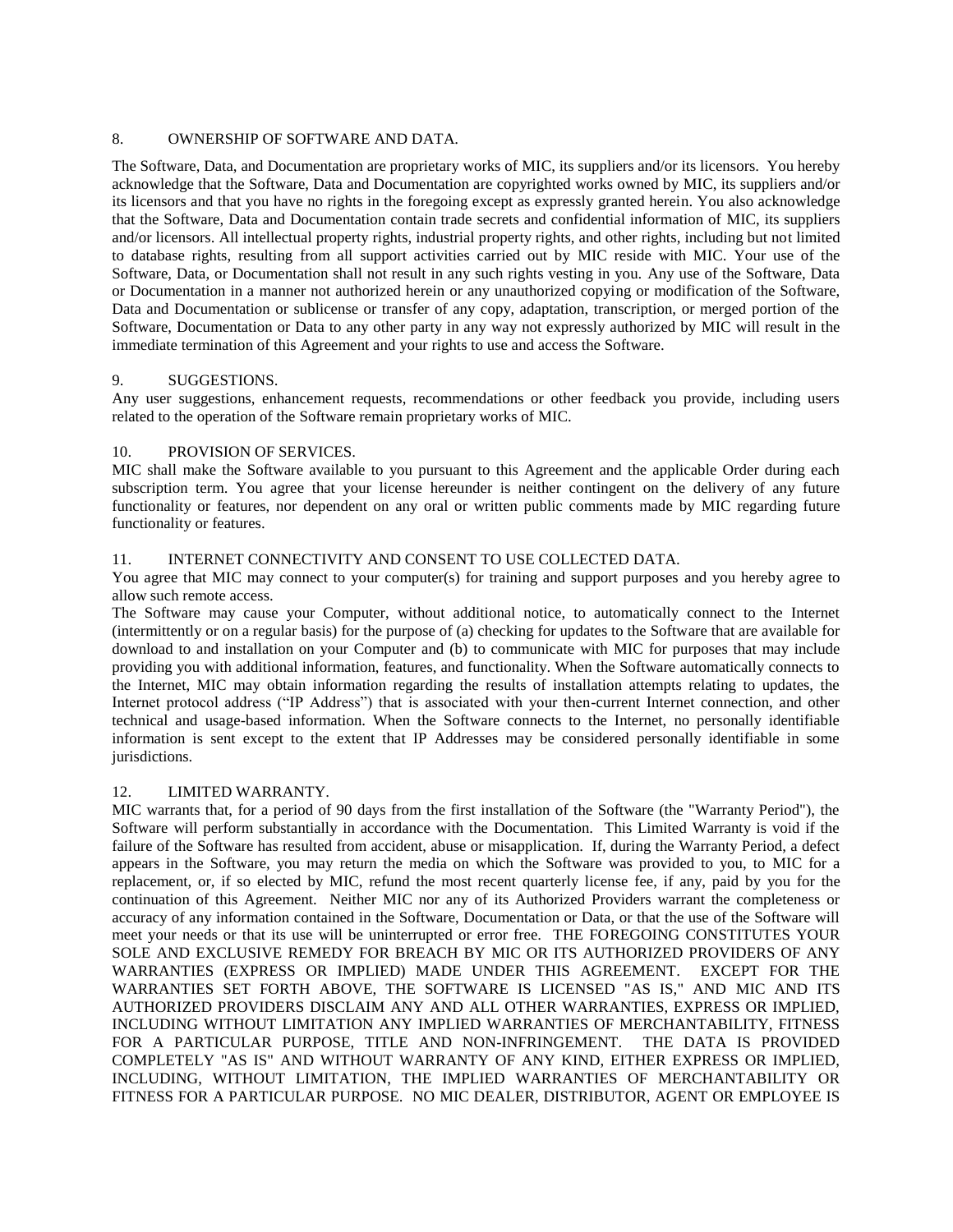AUTHORIZED TO MAKE ANY MODIFICATION OR ADDITION TO THE FOREGOING WARRANTIES. Some states or countries may not allow the exclusion of implied warranties or limitations on how long an implied warranty may last, so the above limitations and exclusions may not apply to you. This warranty gives you specific legal rights, and you may also have other rights, which vary from state to state and country to country.

## 13. LIMITATION OF LIABILITY.

You assume responsibility for, among other things: (i) the selection of the Software and Data to achieve their intended results; (ii) the acquisition of other software (including any programming or operating system software) and/or equipment compatible with the Software; and (iii) the installation, use and results obtained from the Software, Documentation and Data. INASMUCH AS THE PRICE PAID FOR THE LICENSE RIGHTS GRANTED TO USE THE SOFTWARE MAY BE SUBSTANTIALLY DISPROPORTIONATE TO THE VALUE OF PRODUCTS TO BE USED IN CONJUNCTION WITH THE SOFTWARE, AND FOR THE EXPRESS PURPOSE OF LIMITING THE LIABILITY AGAINST MIC TO AN EXTENT WHICH IS REASONABLY PROPORTIONATE TO THE COMMERCIAL VALUE OF THIS TRANSACTION, YOU AGREE THAT MIC AND ITS AUTHORIZED PROVIDERS' CUMULATIVE LIABILITY TO YOU AND ALL OTHER PARTIES FOR ANY LOSS OR DAMAGES RESULTING FROM ANY CLAIMS, DEMANDS, OR ACTIONS ARISING OUT OF OR RELATING TO THIS AGREEMENT SHALL NOT EXCEED THE FEES PAID BY YOU FOR THE USE OF THE PRODUCT. NEITHER MIC NOR ITS AUTHORIZED PROVIDERS SHALL BE LIABLE FOR: (A) ANY LOSS OF USE OF YOUR COMPUTERS OR LOSS OR CORRUPTION OF DATA OR THE COSTS OF SYSTEM OR DATA RECOVERY; (B) ANY PERSONAL INJURY RESULTING FROM ERRORS IN THE ACCOMPANYING DATA INCLUDING BUT NOT LIMITED TO ERRORS IN INSTRUCTIONS, SERVICE BULLETINS, DIAGRAMS, PARTS IDENTIFICATIONS OR PARTS DESCRIPTIONS; PARTS PRICES (C) ANY THIRD PARTY CLAIMS; OR (D) ANY INDIRECT, SPECIAL, PUNITIVE, EXEMPLARY, INCIDENTAL OR CONSEQUENTIAL DAMAGES OR LOST PROFITS, WHETHER BASED ON CONTRACT, NEGLIGENCE, STRICT LIABILITY OR OTHERWISE, EVEN IF MIC HAS BEEN ADVISED OF THE POSSIBILITY OF SUCH DAMAGES. Some states or countries may not allow the limitation or exclusion of liability for incidental or consequential damages, so the above limitation or exclusion may not apply to you.

## 14. FORCE MAJEURE.

Neither MIC nor its Authorized Providers shall be liable for any default or delay in the performance of its obligations under this Agreement if, and to the extent, such default or delay is caused, directly or indirectly, by any circumstance beyond MIC or its Authorized Providers' reasonable control, including without limitation any (1) fire, flood or water damage, elements of nature or other acts of God, including without limitation any of the foregoing that are harmful to electronic circuitry, (2) outbreak or escalation of hostilities, war or war conditions, acts of terrorism, riots, embargo or civil disorders in any country, (3) act or omission of you or any governmental authority, (4) labor disputes (whether or not the employees' demands are reasonable or within MIC 's power to satisfy), (5) nonperformance by a third party (including any energy provider, voice or data telecommunications common carrier), or (6) failures or fluctuations in systems or facilities external to MIC, including, without limitation, the Internet.

## 15. THIRD PARTY SOFTWARE.

Incorporated into the Software may be one or more software modules licensed by MIC from one or more third party suppliers, each of which is a third party beneficiary of the applicable provisions of this Agreement.

# 16. GOVERNING LAW.

This Agreement and the relationship between the parties shall be governed in all respects by the laws of the State of California and the United States of America. The parties consent to the exclusive jurisdiction and venue of the California and United States courts located in California for resolution of any dispute related to this Agreement or the relationship of the parties.

17. NOTICE. All notices and other communications to MIC required or permitted hereunder shall be in writing and shall be mailed by registered or certified mail, postage prepaid, or sent by facsimile with confirmation of receipt by the receiving machine or delivered by courier personally by hand to MIC Systems & Software, Inc., 2964 Airway Ave., Costa Mesa, CA 92626, Facsimile: 714-545-0444.

18. MISCELLANEOUS. You may not assign any of your rights or obligations pursuant to this Agreement